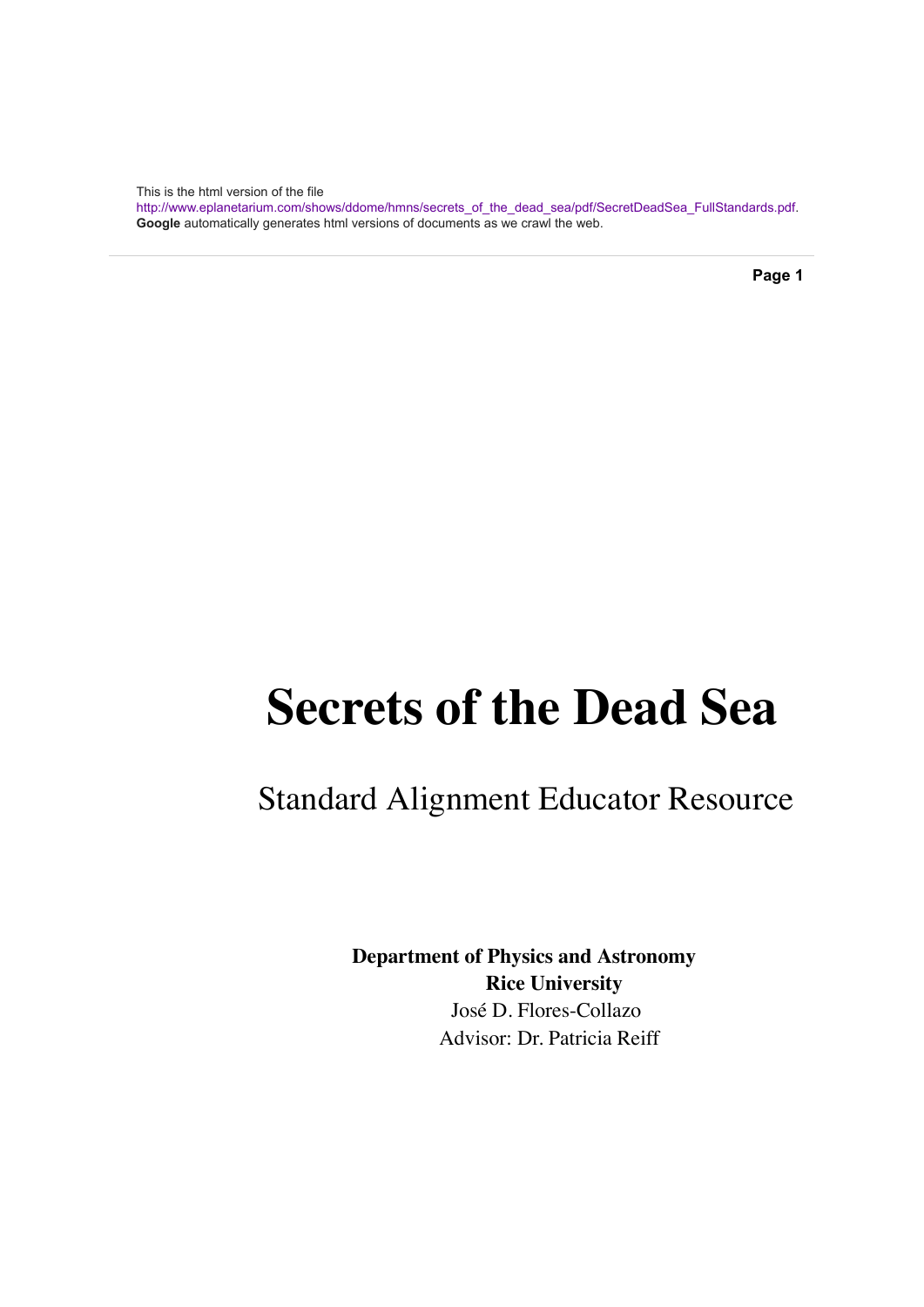Sourced From:

Achieve, Inc. on Behalf of the Twenty-six States and Partners That Collaborated on the NGSS. "Next Generation Science Standards." *Next Generation Science Standards*. Achieve, Inc. on Behalf of the Twenty-six States and Partners That Collaborated on the NGSS, 2013. Web. 5 Aug. 2013.

**Page 2**

## **Next Generation Science Standards**

Primary Focus

-Indicates that the show aligns fully and/or fully covers the scientific principle within the specific standard.

### Secondary Focus

-Indicates that the context of the show vs. the standard does not fully align. The scientific principle within the specific standard is discussed and the show provides the student with valuable information or visualization that will help them complete the standard, however the student may not be directed to perform the same task that is outlined in the standard.

## Ancillary Material

-Indicates standard that is not explicitly discussed or shown but can be inferred by the viewer through either prior knowledge that relates to the show topics or new knowledge gained through watching the show.

Additional information on criteria used to align each standard can be found at: http://www.nextgenscience.org/search-standards-dci

## **K-5**

**K-PS2-1. Plan and conduct an investigation to compare the effects of different strengths or different directions of pushes and pulls on the motion of an object.** [Clarification Statement: Examples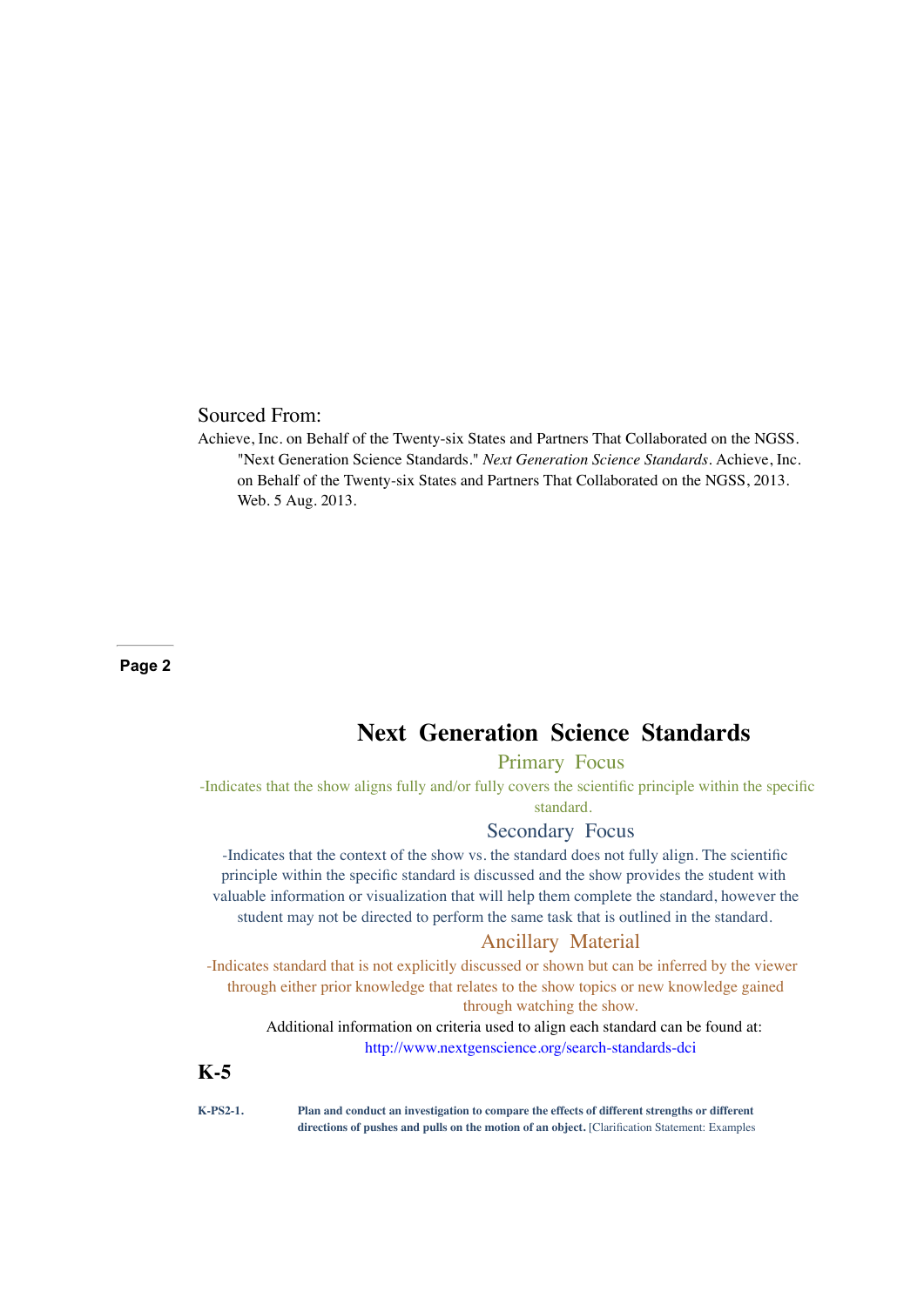of pushes or pulls could include a string attached to an object being pulled, a person pushing an object, a person stopping a rolling ball, and two objects colliding and pushing on each other.] [*Assessment Boundary: Assessment is limited to different relative strengths or different directions, but not both at the same time. Assessment does not include non-contact pushes or pulls such as those produced by magnets.*]

- **K-PS3-1. Make observations to determine the effect of sunlight on Earth's surface.** [Clarification Statement: Examples of Earth's surface could include sand, soil, rocks, and water] [Assessment Boundary: Assessment of temperature is limited to relative measures such as warmer/cooler.]
- **K-LS1-1. Use observations to describe patterns of what plants and animals (including humans) need to survive.** [Clarification Statement: Examples of patterns could include that animals need to take in food but plants do not; the different kinds of food needed by different types of animals; the requirement of plants to have light; and, that all living things need water.]
- **K-ESS2-1. Use and share observations of local weather conditions to describe patterns over time.** [Clarification Statement: Examples of qualitative observations could include descriptions of the weather (such as sunny, cloudy, rainy, and warm); examples of quantitative observations could include numbers of sunny, windy, and rainy days in a month. Examples of patterns could include that it is usually cooler in the morning than in the afternoon and the number of sunny days versus cloudy days in different months.] [Assessment Boundary: Assessment of quantitative observations limited to whole numbers and relative measures such as warmer/cooler.]
- **K-ESS2-2. Construct an argument supported by evidence for how plants and animals (including humans) can change the environment to meet their needs.** [Clarification Statement: Examples of plants and animals changing their environment could include a squirrel digs in the ground to hide its food and tree roots can break concrete.]
- **K-ESS3-1. Use a model to represent the relationship between the needs of different plants and animals (including humans) and the places they live.** [Examples of relationships could include that deer eat buds and leaves, therefore, they usually live in forested areas; and, grasses need sunlight so they often grow in meadows. Plants, animals, and their surroundings make up a system.]

**K-ESS3-2. Ask questions to obtain information about the purpose of weather forecasting to prepare**

#### **Page 3**

|                    | for, and respond to, severe weather.* [Clarification Statement: Emphasis is on local forms of<br>severe weather.                                                                                                                                                                                                                                                                                                                                                 |
|--------------------|------------------------------------------------------------------------------------------------------------------------------------------------------------------------------------------------------------------------------------------------------------------------------------------------------------------------------------------------------------------------------------------------------------------------------------------------------------------|
| <b>K-ESS3-3.</b>   | Communicate solutions that will reduce the impact of humans on the land, water, air, and/or<br>other living things in the local environment.* [Clarification Statement: Examples of human<br>impact on the land could include cutting trees to produce paper and using resources to produce<br>bottles. Examples of solutions could include reusing paper and recycling cans and bottles.                                                                        |
| 1- <b>ESS1-1</b> . | Use observations of the sun, moon, and stars to describe patterns that can be<br><b>predicted.</b> [Clarification Statement: Examples of patterns could include that the sun and moon<br>appear to rise in one part of the sky, move across the sky, and set; and stars other than our sun<br>are visible at night but not during the day.] [Assessment Boundary: Assessment of star patterns is<br>limited to stars being seen at night and not during the day. |
| 1-BSS1-2.          | Make observations at different times of year to relate the amount of daylight to the time of                                                                                                                                                                                                                                                                                                                                                                     |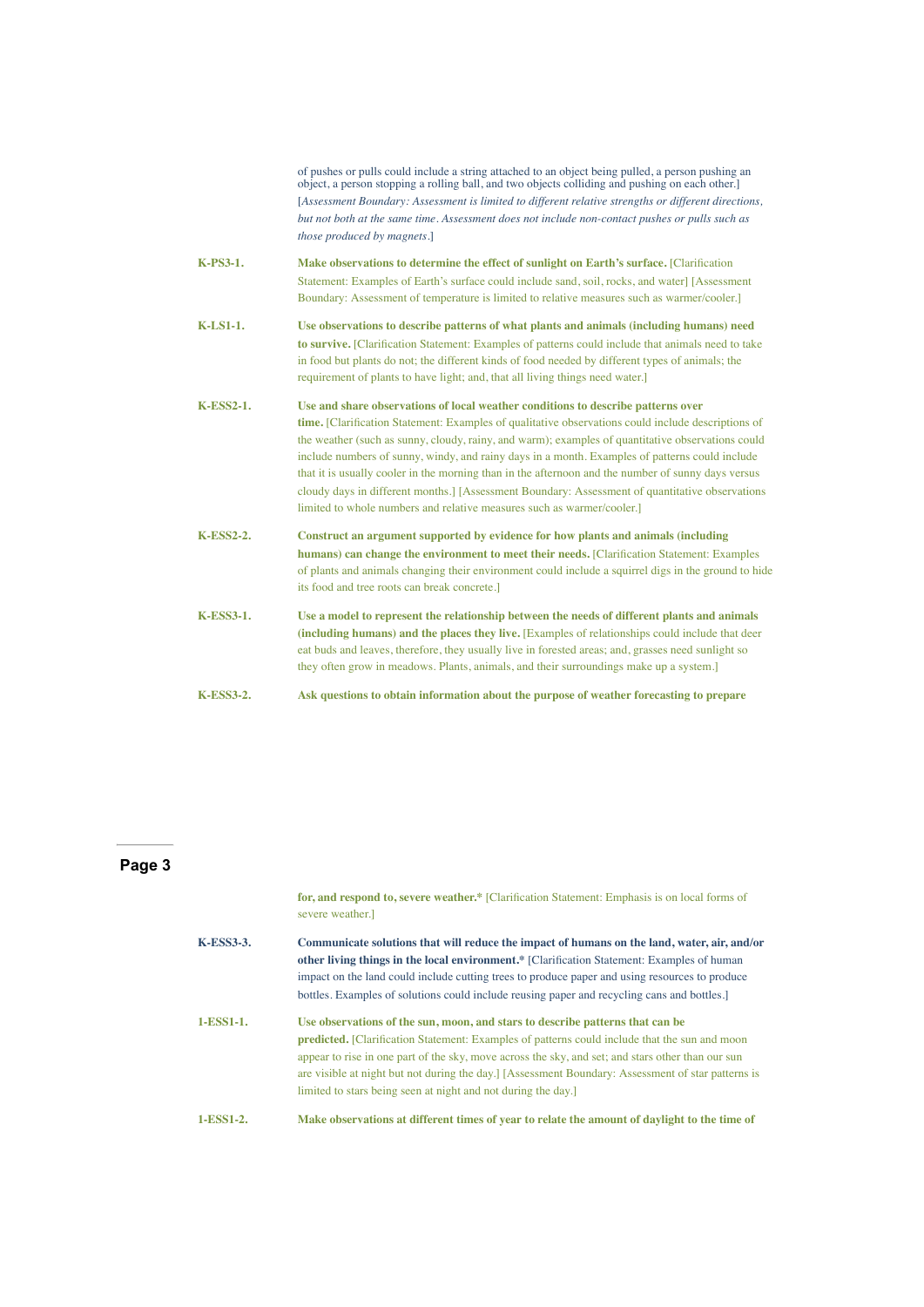**year** winter to the amount in the spring or fall.] [Assessment Boundary: Assessment is limited to relative **.** [Clarification Statement: Emphasis is on relative comparisons of the amount of daylight in the amounts of daylight, not quantifying the hours or time of daylight.]

- **2-PS1-3. Make observations to construct an evidence-based account of how an object made of a small set of pieces can be disassembled and made into a new object.** [Clarification Statement: Examples of pieces could include blocks, building bricks, or other assorted small objects.]
- **2-PS1-4. Construct an argument with evidence that some changes caused by heating or cooling can be reversed and some cannot.** [Clarification Statement: Examples of reversible changes could include materials such as water and butter at different temperatures. Examples of irreversible changes could include cooking an egg, freezing a plant leaf, and heating paper.]
- **2-LS2-1. Plan and conduct an investigation to determine if plants need sunlight and water to grow.** [Assessment Boundary: Assessment is limited to testing one variable at a time.]
- **2-ESS1-1. Use information from several sources to provide evidence that Earth events can occur quickly or slowly.** [Clarification Statement: Examples of events and timescales could include volcanic explosions and earthquakes, which happen quickly and erosion of rocks, which occurs slowly.] [Assessment Boundary: Assessment does not include quantitative measurements of timescales.]
- **2-ESS2-1. Compare multiple solutions designed to slow or prevent wind or water from changing the shape of the land.\*** [Clarifiation Statement: Examples of solutions could include different designs of dikes and windbreaks to hold back wind and water, and different designs for using shrubs, grass, and trees to hold back the land.]
- **2-ESS2-2. Develop a model to represent the shapes and kinds of land and bodies of water in an area.** [Assessment Boundary: Assessment does not include quantitative scaling in models.]
- **2-ESS2-3. Obtain information to identify where water is found on Earth and that it can be solid or liquid.**
- **3-PS2-2. Make observations and/or measurements of an object's motion to provide evidence that that a pattern can be used to predict future motion.** [Clarification Statement: Examples of motion with a predictable pattern could include a child swinging in a swing, a ball rolling back and forth in a bowl, and two children on a see-saw.] [Assessment Boundary: Assessment does not include technical terms such as period and frequency.]
- **3-LS4-3. Construct an argument with evidence that in a particular habitat some organisms can survive well, some survive less well, and some cannot survive at all.** [Clarification Statement: Examples of evidence could include needs and characteristics of the organisms and habitats involved. The organisms and their habitat make up a system in which the parts depend on each other.]
- **3-ESS2-1. Represent data in tables and graphical displays to describe typical weather conditions expected during a particular season.** [Clarification Statement: Examples of data could include average temperature, precipitation, and wind direction.] [Assessment Boundary:

**Page 4**

Assessment of graphical displays is limited to pictographs and bar graphs. Assessment does not include climate change.]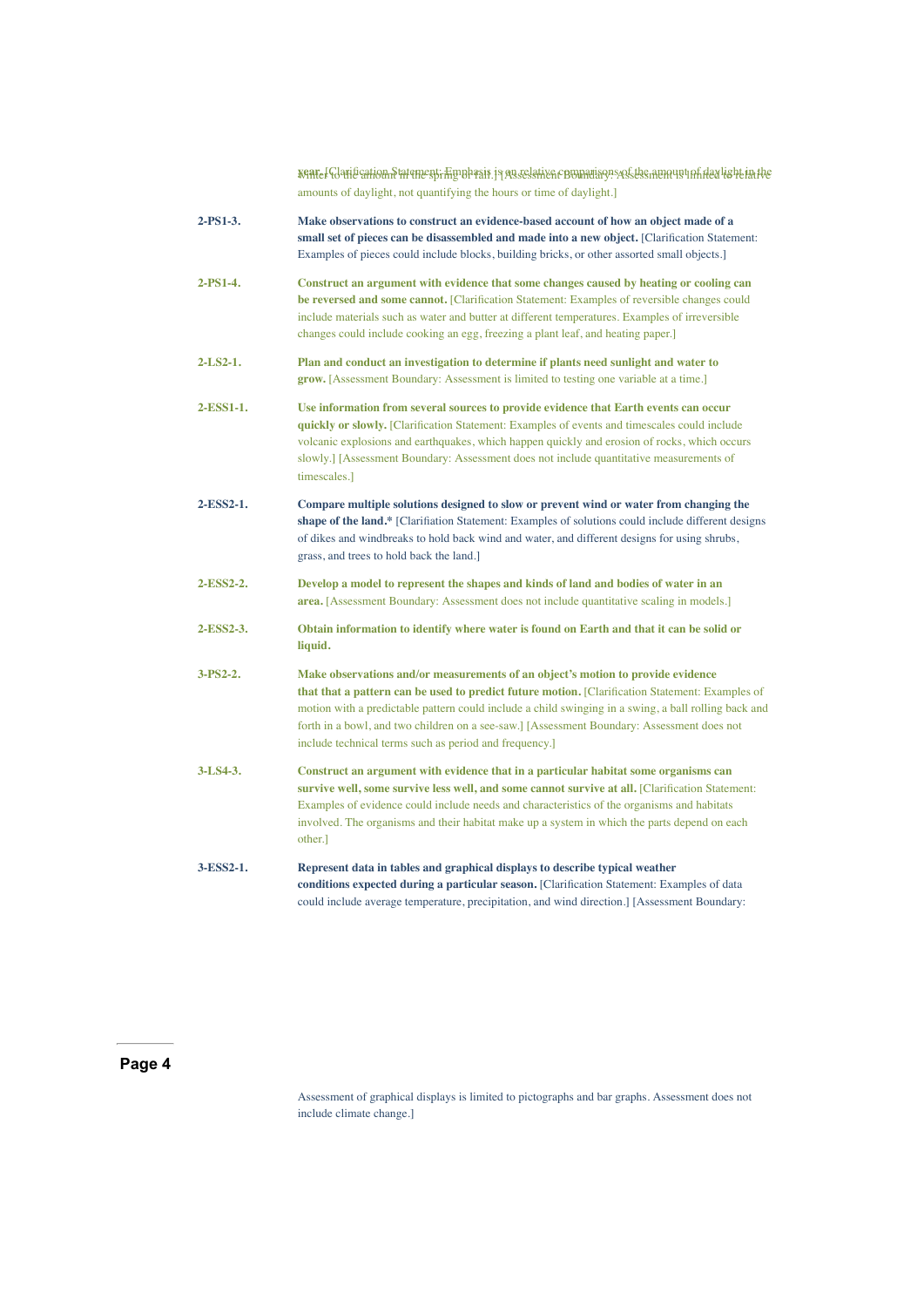| 3-ESS2-2.  | Obtain and combine information to describe climates in different regions of the world.                 |  |
|------------|--------------------------------------------------------------------------------------------------------|--|
| $4-PS4-3.$ | Generate and compare multiple solutions that use patterns to transfer                                  |  |
|            | <b>information.*</b> [Clarification Statement: Examples of solutions could include drums sending coded |  |
|            | information through sound waves, using a grid of 1's and 0's representing black and white to send      |  |
|            | information about a picture, and using Morse code to send text.                                        |  |
|            |                                                                                                        |  |

**4-ESS1-1. Identify evidence from patterns in rock formations and fossils in rock layers for changes in a landscape over time to support an explanation for changes in a landscape over time.** [Clarification Statement: Examples of evidence from patterns could include rock layers with marine shell fossils above rock layers with plant fossils and no shells, indicating a change from land to water over time; and, a canyon with different rock layers in the walls and a river in the bottom, indicating that over time a river cut through the rock.] [Assessment Boundary: Assessment does not include specific knowledge of the mechanism of rock formation or memorization of specific rock formations and layers. Assessment is limited to relative time.]

- **4-ESS2-1. Make observations and/or measurements to provide evidence of the effects of weathering or the rate of erosion by water, ice, wind, or vegetation.** [Clarification Statement: Examples of variables to test could include angle of slope in the downhill movement of water, amount of vegetation, speed of wind, relative rate of deposition, cycles of freezing and thawing of water, cycles of heating and cooling, and volume of water flow.] [Assessment Boundary: Assessment is limited to a single form of weathering or erosion.]
- **4-ESS2-2. Analyze and interpret data from maps to describe patterns of Earth's features.** [Clarification Statement: Maps can include topographic maps of Earth's land and ocean floor, as well as maps of the locations of mountains, continental boundaries, volcanoes, and earthquakes.]
- **5-LS1-1. Support an argument that plants get the materials they need for growth chiefly from air and water.** [Clarification Statement: Emphasis is on the idea that plant matter comes mostly from air and water, not from the soil.]
- **5-ESS1-2. Represent data in graphical displays to reveal patterns of daily changes in length and direction of shadows, day and night, and the seasonal appearance of some stars in the night sky.** [Clarification Statement: Examples of patterns could include the position and motion of Earth with respect to the sun and selected stars that are visible only in particular months.] [Assessment Boundary: Assessment does not include causes of seasons.]
- **5-ESS2-1. Develop a model using an example to describe ways the geosphere, biosphere, hydrosphere, and/or atmosphere interact.** [Clarification Statement: Examples could include the influence of the ocean on ecosystems, landform shape, and climate; the influence of the atmosphere on landforms and ecosystems through weather and climate; and the influence of mountain ranges on winds and clouds in the atmosphere. The geosphere, hydrosphere, atmosphere, and biosphere are each a system.] [Assessment Boundary: Assessment is limited to the interactions of two systems at a time.]
- **5-ESS2-2. Describe and graph the amounts and percentages of water and fresh water in various reservoirs to provide evidence about the distribution of water on Earth.** [Assessment Boundary: Assessment is limited to oceans, lakes, rivers, glaciers, ground water, and polar ice caps, and does not include the atmosphere.]

## **6-8 Physical Sciences**

**Alignment of standards in this section is negligible**

## **6-8 Life Sciences**

**MS-LS2-4. Construct an argument supported by empirical evidence that changes to physical or**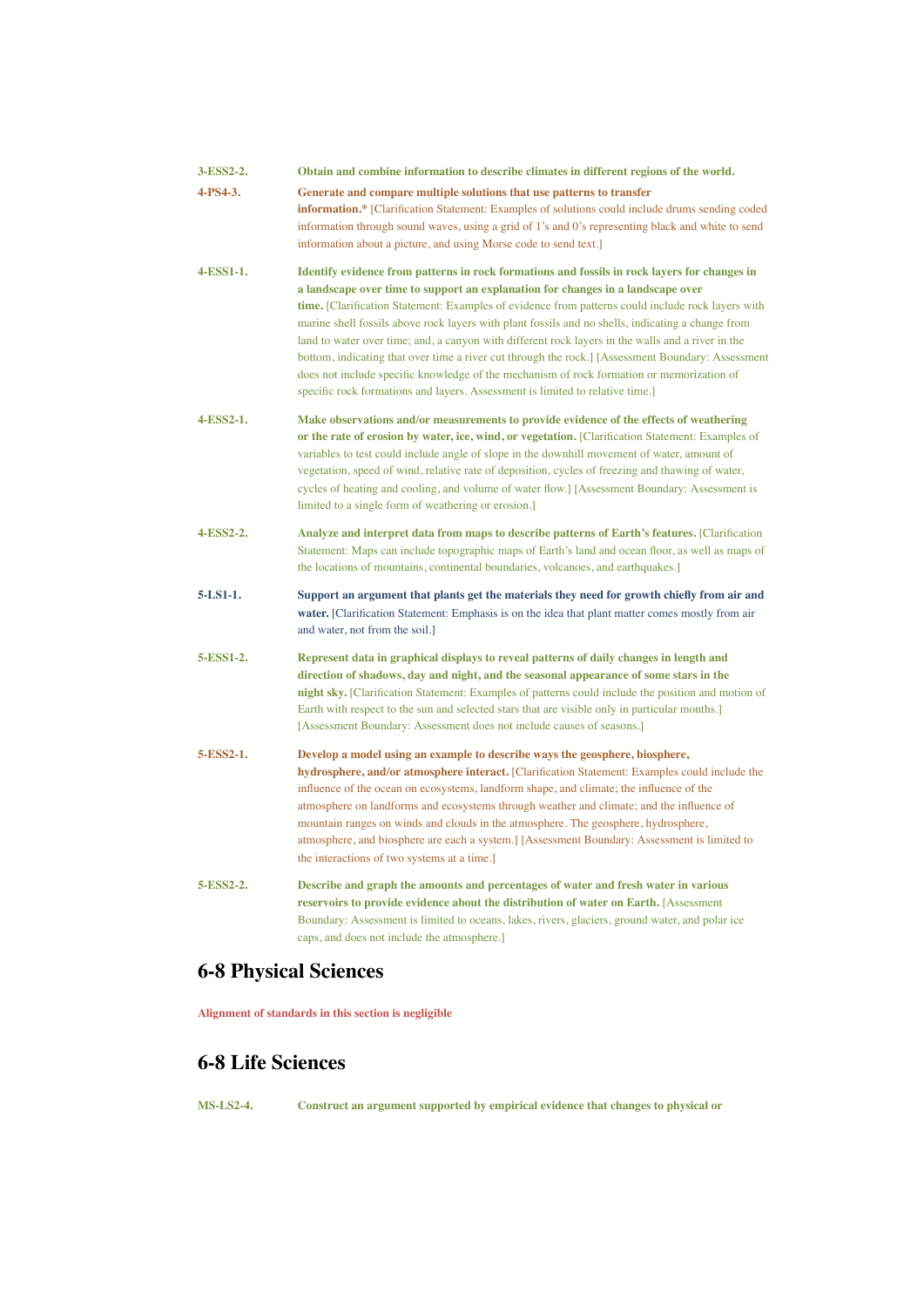#### **Page 5**

**biological components of an ecosystem affect populations.** [Clarification Statement: Emphasis is on recognizing patterns in data and making warranted inferences about changes in populations, and on evaluating empirical evidence supporting arguments about changes to ecosystems.]

### **6-8 Earth and Space Science**

**MS-ESS1-1. Develop and use a model of the Earth-sun-moon system to describe the cyclic patterns of lunar phases, eclipses of the sun and moon, and seasons.** [Clarification Statement: Examples of models can be physical, graphical, or conceptual.]

**MS-ESS2-2. Construct an explanation based on evidence for how geoscience processes have**

**changed Earth's surface at varying time and spatial scales.** [Clarification Statement: Emphasis is on how processes change Earth's surface at time and spatial scales that can be large (such as slow plate motions or the uplift of large mountain ranges) or small (such as rapid landslides or microscopic geochemical reactions), and how many geoscience processes (such as earthquakes, volcanoes, and meteor impacts) usually behave gradually but are punctuated by catastrophic events. Examples of geoscience processes include surface weathering and deposition by the movements of water, ice, and wind. Emphasis is on geoscience processes that shape local geographic features, where appropriate.]

**MS-ESS2-3. Analyze and interpret data on the distribution of fossils and rocks, continental shapes, and seafloor structures to provide evidence of the past plate motions.** [Clarification Statement: Examples of data include similarities of rock and fossil types on different continents, the shapes of the continents (including continental shelves), and the locations of ocean structures (such as ridges, fracture zones, and trenches).] [Assessment Boundary: Paleomagnetic anomalies in oceanic and continental crust are not assessed.]

- **MS-ESS3-3. Apply scientific principles to design a method for monitoring and minimizing a human impact on the environment.\*** [Clarification Statement: Examples of the design process include examining human environmental impacts, assessing the kinds of solutions that are feasible, and designing and evaluating solutions that could reduce that impact. Examples of human impacts can include water usage (such as the withdrawal of water from streams and aquifers or the construction of dams and levees), land usage (such as urban development, agriculture, or the removal of wetlands), and pollution (such as of the air, water, or land).]
- **MS-ESS3-4. Construct an argument supported by evidence for how increases in human population and per-capital consumption of natural resources impact Earth's systems.** [Clarification Statement: Examples of evidence include grade-appropriate databases on human populations and the rates of consumption of food and natural resources (such as freshwater, mineral, and energy). Examples of impacts can include changes to the appearance, composition, and structure of Earth's systems as well as the rates at which they change. The consequences of increases in human populations and consumption of natural resources are described by science, but science does not make the decisions for the actions society takes.]

## **6-8 ETS: Engineering, Technology, and Applications of Science**

**Alignment of standards in this section is negligible**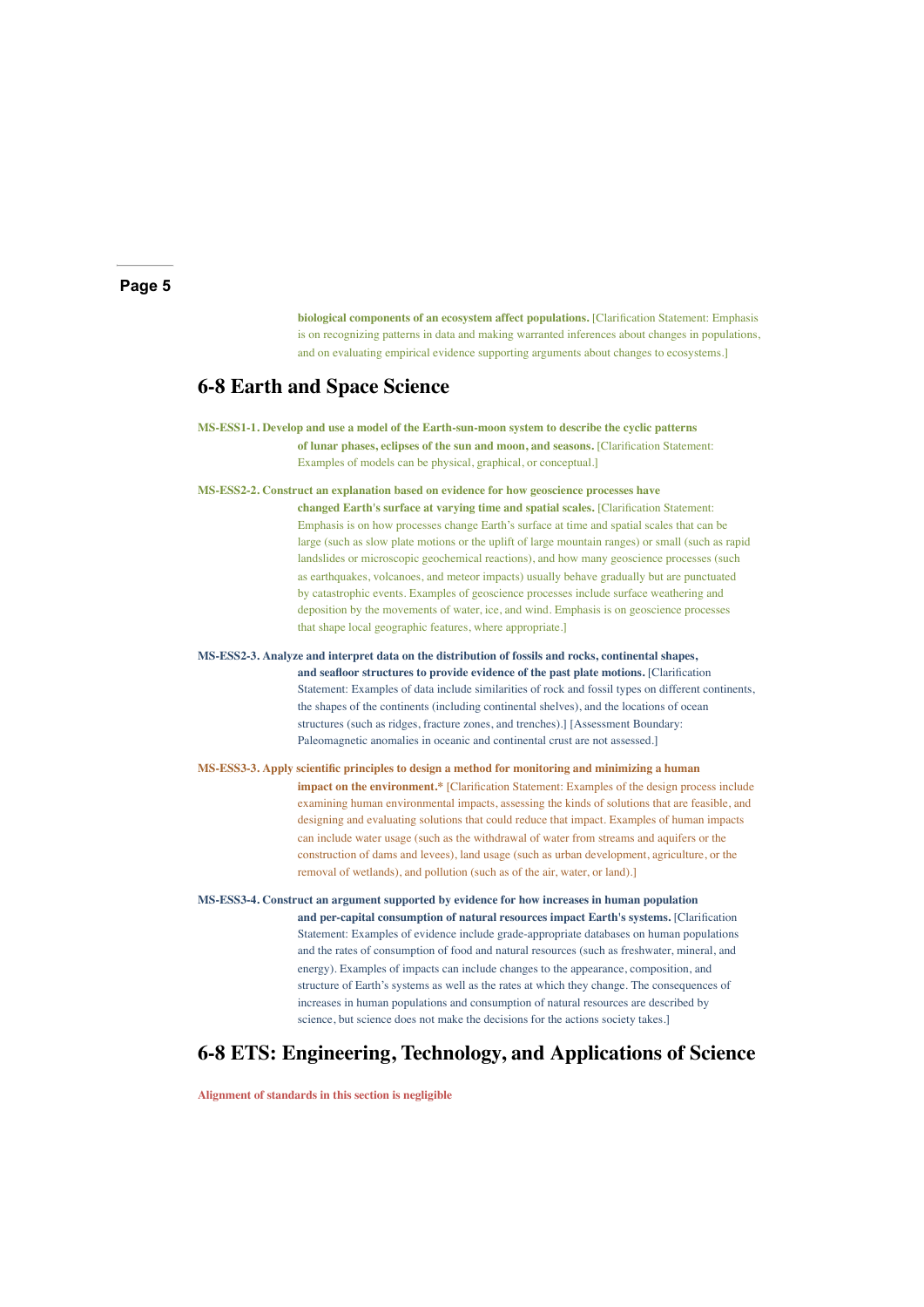## **9-12 Physical Science**

**Alignment of standards in this section is negligible**

## **9-12 Life Science**

**Alignment of standards in this section is negligible**

### **Page 6**

## **9-12 Earth and Space Science**

| HS-ESS1-5. Evaluate evidence of the past and current movements of continental and oceanic crust and    |                                                                                                           |  |  |
|--------------------------------------------------------------------------------------------------------|-----------------------------------------------------------------------------------------------------------|--|--|
|                                                                                                        | the theory of plate tectonics to explain the ages of crustal rocks. [Clarification Statement:             |  |  |
|                                                                                                        | Emphasis is on the ability of plate tectonics to explain the ages of crustal rocks. Examples include      |  |  |
|                                                                                                        | evidence of the ages oceanic crust increasing with distance from mid-ocean ridges (a result of plate      |  |  |
|                                                                                                        | spreading) and the ages of North American continental crust increasing with distance away from a          |  |  |
| central ancient core (a result of past plate interactions).]                                           |                                                                                                           |  |  |
| HS-ESS1-6. Apply scientific reasoning and evidence from ancient Earth materials, meteorites, and other |                                                                                                           |  |  |
| planetary surfaces to construct an account of Earth's formation and early                              |                                                                                                           |  |  |
|                                                                                                        | history. [Clarification Statement: Emphasis is on using available evidence within the solar system to     |  |  |
|                                                                                                        | reconstruct the early history of Earth, which formed along with the rest of the solar system 4.6 billion  |  |  |
|                                                                                                        | years ago. Examples of evidence include the absolute ages of ancient materials (obtained by               |  |  |
|                                                                                                        | radiometric dating of meteorites, moon rocks, and Earth's oldest minerals), the sizes and                 |  |  |
|                                                                                                        | compositions of solar system objects, and the impact cratering record of planetary surfaces.]             |  |  |
| HS-ESS2-5. Plan and conduct an investigation of the properties of water and its effects on Earth       |                                                                                                           |  |  |
|                                                                                                        | materials and surface processes. [Clarification Statement: Emphasis is on mechanical and                  |  |  |
|                                                                                                        | chemical investigations with water and a variety of solid materials to provide the evidence for           |  |  |
|                                                                                                        | connections between the hydrologic cycle and system interactions commonly known as the rock               |  |  |
|                                                                                                        | cycle. Examples of mechanical investigations include stream transportation and deposition using a         |  |  |
|                                                                                                        | stream table, erosion using variations in soil moisture content, or frost wedging by the expansion of     |  |  |
|                                                                                                        | water as it freezes. Examples of chemical investigations include chemical weathering and                  |  |  |
|                                                                                                        | recrystallization (by testing the solubility of different materials) or melt generation (by examining how |  |  |
| water lowers the melting temperature of most solids).]                                                 |                                                                                                           |  |  |
| HS-ESS3-1. Construct an explanation based on evidence for how the availability of natural resources,   |                                                                                                           |  |  |
| occurrence of natural hazards, and changes in climate have influenced human                            |                                                                                                           |  |  |
|                                                                                                        | activity. [Clarification Statement: Examples of key natural resources include access to fresh water       |  |  |
|                                                                                                        | (such as rivers, lakes, and groundwater), regions of fertile soils such as river deltas, and high         |  |  |
|                                                                                                        | concentrations of minerals and fossil fuels. Examples of natural hazards can be from interior             |  |  |
|                                                                                                        | processes (such as volcanic eruptions and earthquakes), surface processes (such as tsunamis,              |  |  |
|                                                                                                        | mass wasting and soil erosion), and severe weather (such as hurricanes, floods, and droughts).            |  |  |
|                                                                                                        | Examples of the results of changes in climate that can affect populations or drive mass migrations        |  |  |
|                                                                                                        | include changes to sea level, regional patterns of temperature and precipitation, and the types of        |  |  |
| crops and livestock that can be raised.]                                                               |                                                                                                           |  |  |